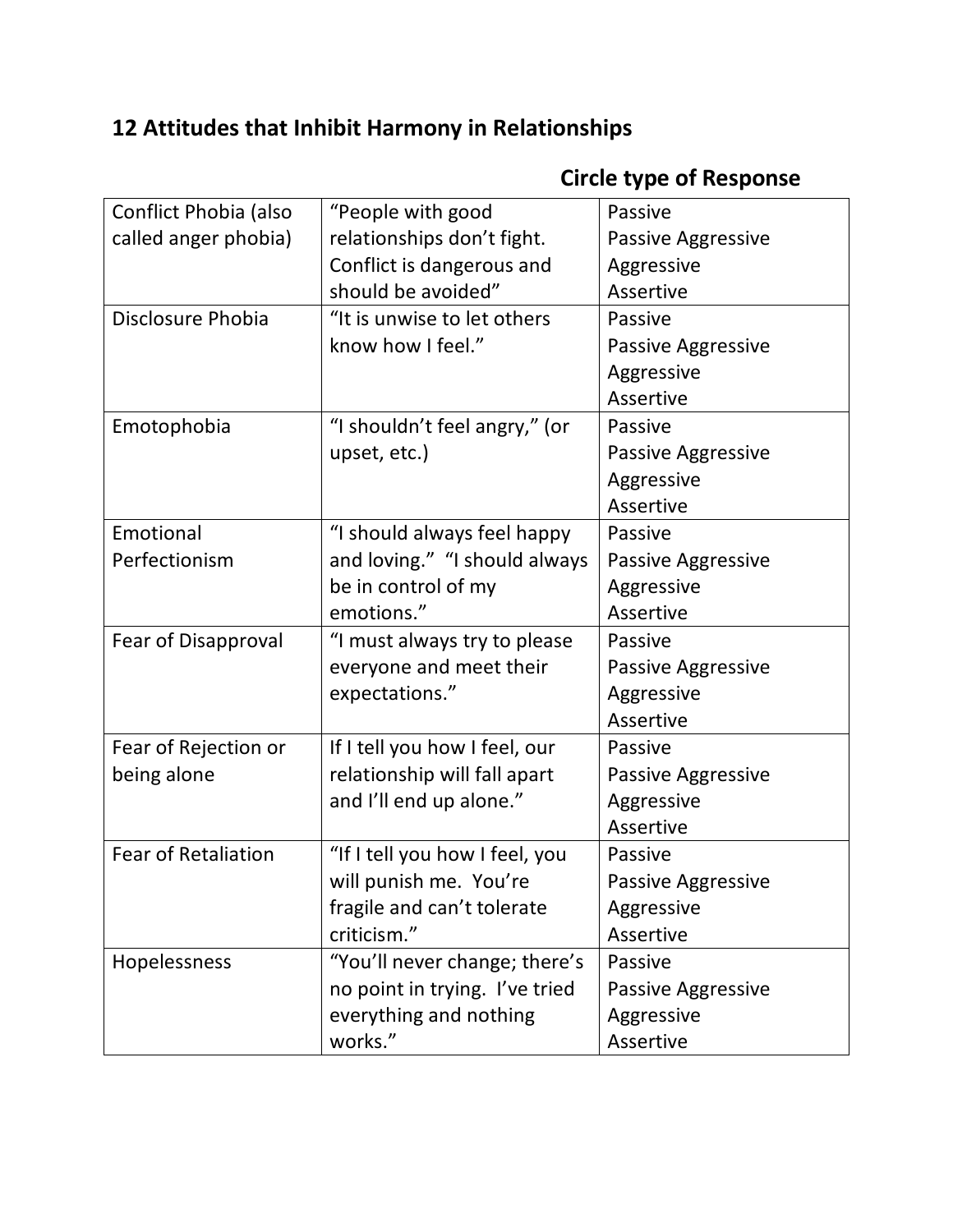| Pride              | "I'm above feeling angry," or   | Passive            |
|--------------------|---------------------------------|--------------------|
|                    | "It's too painful to admit that | Passive Aggressive |
|                    | I'm a part of the problem."     | Aggressive         |
|                    |                                 | Assertive          |
| Helping            | "I must help you if you are     | <b>Passive</b>     |
|                    | feeling upset."                 | Passive Aggressive |
|                    |                                 | Aggressive         |
|                    |                                 | Assertive          |
| Passive Aggressive | "I will punish you with         | Passive            |
|                    | silence. I will get back at you | Passive Aggressive |
|                    | indirectly and insist I am      | Aggressive         |
|                    | innocent."                      | Assertive          |
| Mind-Reading       | "You should know what I         | Passive            |
|                    | want and how I feel without     | Passive Aggressive |
|                    | my having to talk about it."    | Aggressive         |
|                    |                                 | Assertive          |